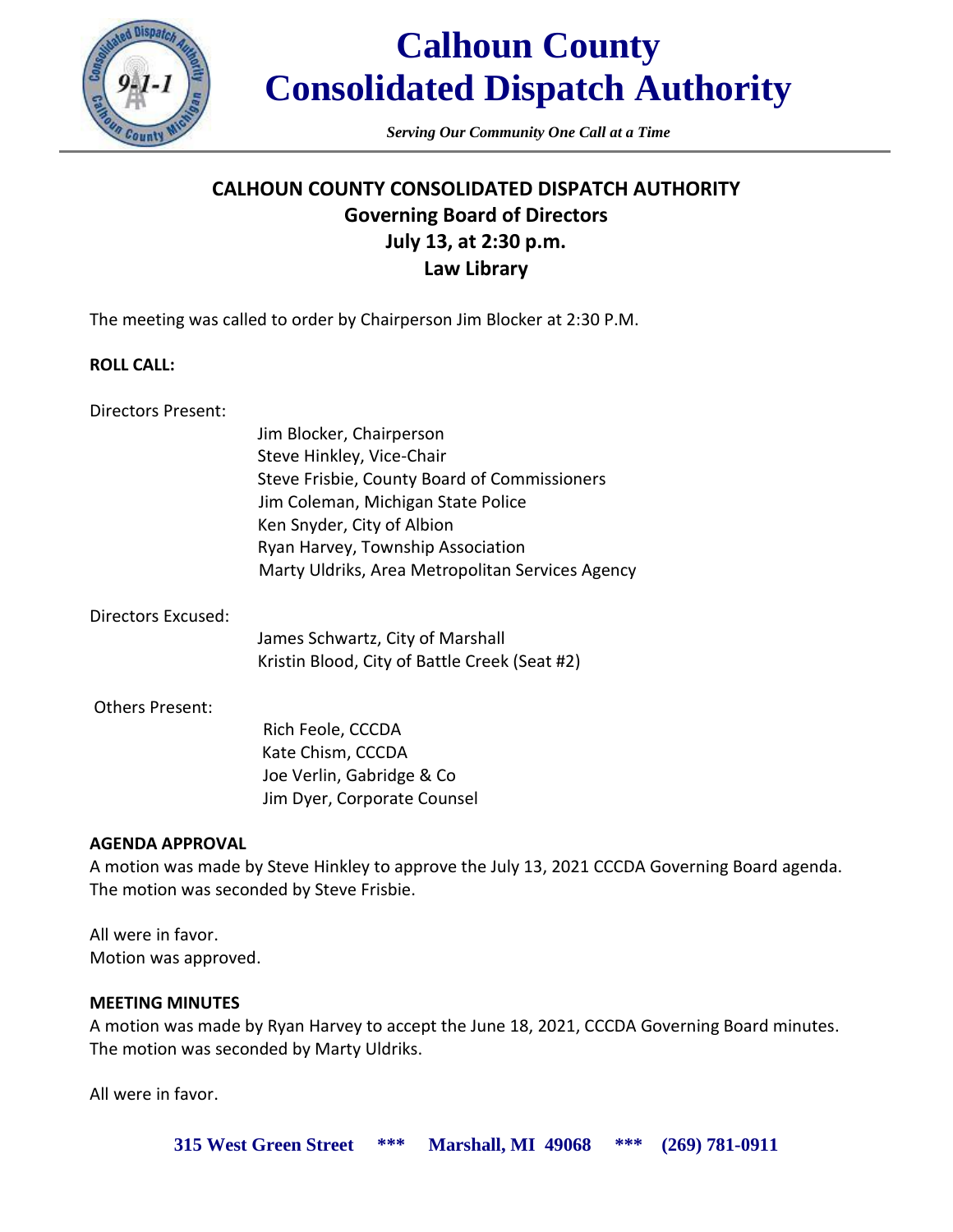

*Serving Our Community One Call at a Time*

Motion was approved.

## **PUBLIC COMMENT**

No public comment was provided.

### **CONSENT AGENDA**

The following items were listed on the Board's consent agenda:

- 1. Excuse Absent Board Members
- 2. Check Register: June1- June 30
- 3. Year-to-Date Budget Performance Reports
- 4. 2021Year-to-Date Statistics
- 5. Quality Assurance Reports
- 6. General Correspondence

A motion was made by Frisbie to approve the July 13, 2021 Consent Agenda. The motion was seconded by Ken Snyder.

All were in favor. Motion was approved.

### **EXECUTIVE DIRECTOR'S REPORT**

- 1. Restrictions lightened- Some of the COVID restrictions have been removed or lighted within the dispatch center. The plexi-glass partitions between consoles have been removed at this time. Those who have been vaccinated do not have to wear masks.
- 2. Employee of the Quarter—Kaitlynn Kistel has been recognized as this quarter's employee of the quarter. She is a fairly new employee, but is doing great things on her shift.
- 3. Kim on vacation—Kim is on vacation for a few weeks.

Jim Blocker commented on what a great issue of the Calhoun Chronicles this month. He encouraged anyone who hadn't read it to do so.

Jim Blocker asked the board's permission to switch the order of items on the agenda in order to let Joe Verlin get his portion completed. The board approved the change in order.

#### **NEW BUSINESS**

1. Audit presentation- Joe Verlin, Gabridge & Company—Joe Verlin thanked the board for allowing them to be their audit firm. He stated it was a smooth audit. Joe Verlin said the audit came out with a clean opinion, which is highest opinion you can receive. Financial high lights: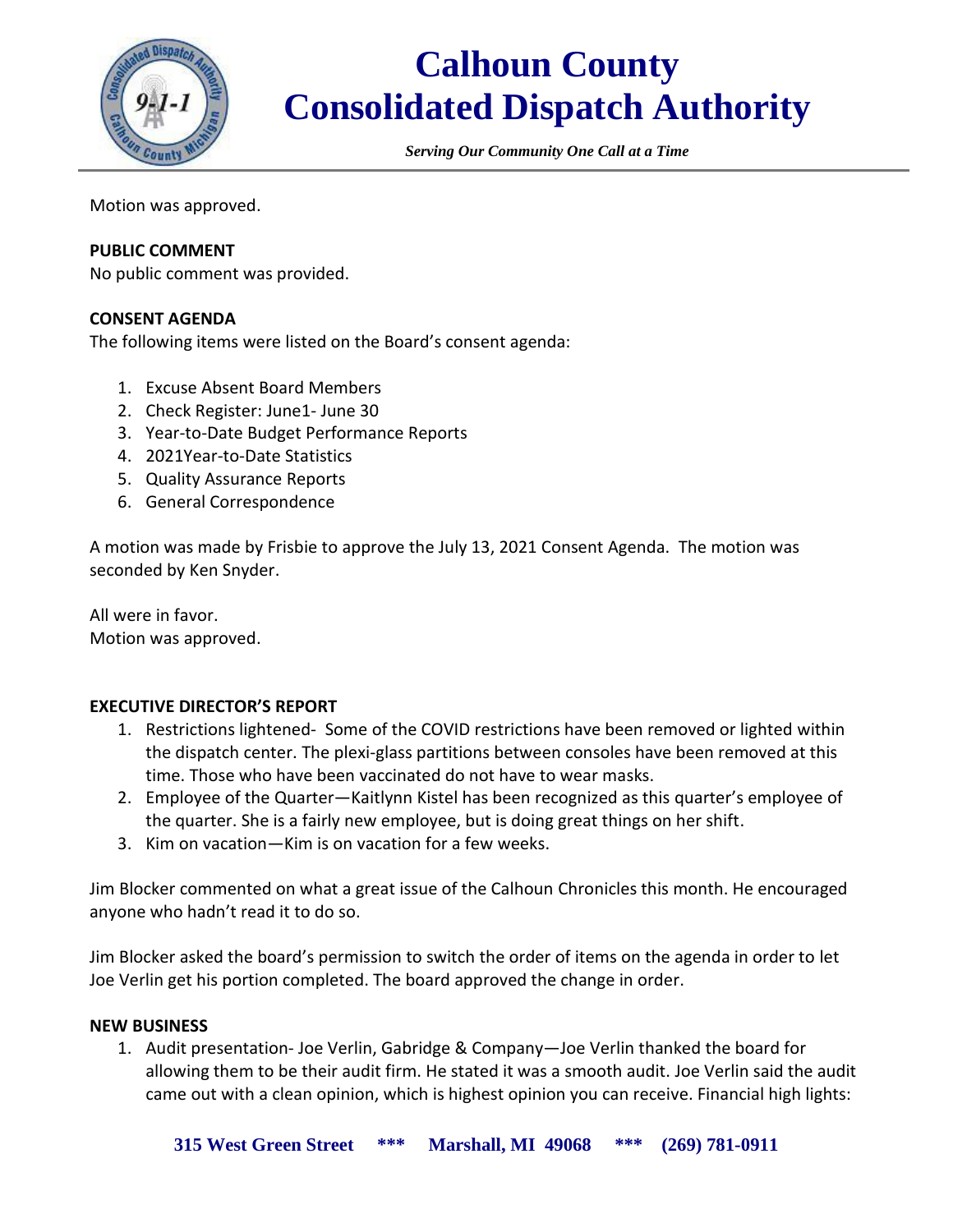

*Serving Our Community One Call at a Time*

\$2.63 million net position, \$1.3 million unrestricted net position, which is decreased from last year. This is mostly due to depreciation. There is a general fund balance of \$1,063,000. That is a three-month reserve in fund balance, not too much, not too little. There is \$45,000 increase in the net pension liability. There should be a decrease in net pension liability next year. Revenues and grants were up. Total general fund, fund balance is \$1,063,443. There is a sixyear schedule to fully fund the pension plan. It is 89% funded. This is flat compared to the previous year.

There were no questions from the board regarding the audit.

A motion was made by Steve Frisbie to accept the audit as presented. The motion was seconded by Mary Uldriks.

All were in favor. The motion was approved.

There was a brief discussion amongst the board regarding a possible funding mistake which took place prior to consolidation. The board members were questioning whether it would be worth it at this point to try to make up the funding at this point. Consensus was reached that it would be worth it to at least begin investigating.

### **OLD BUSINESS**

1. Director position- Hiring subcommittee update—

A. There were a total of six applications. Two of the candidates were qualified. The hiring committee all agree on the two qualified candidates.

Richard Feole gave information based on his industry knowledge of both candidates: Michael Armitage and Kelley Cunningham. He feels they are both good applicants, stating we couldn't go wrong with either. He went on to say if we hadn't gotten either of those applications, he would be infavor of extending the deadline.

The hiring committee would like to make a recommendation to schedule interviews with Michael Armitage and Kelley Cunningham.

A motion was made by Steve Frisbie to schedule an interview with Michael Armitage and Kelley Cunningham. The motion was seconded by Ken Snyder.

All were in favor. The motion was approved.